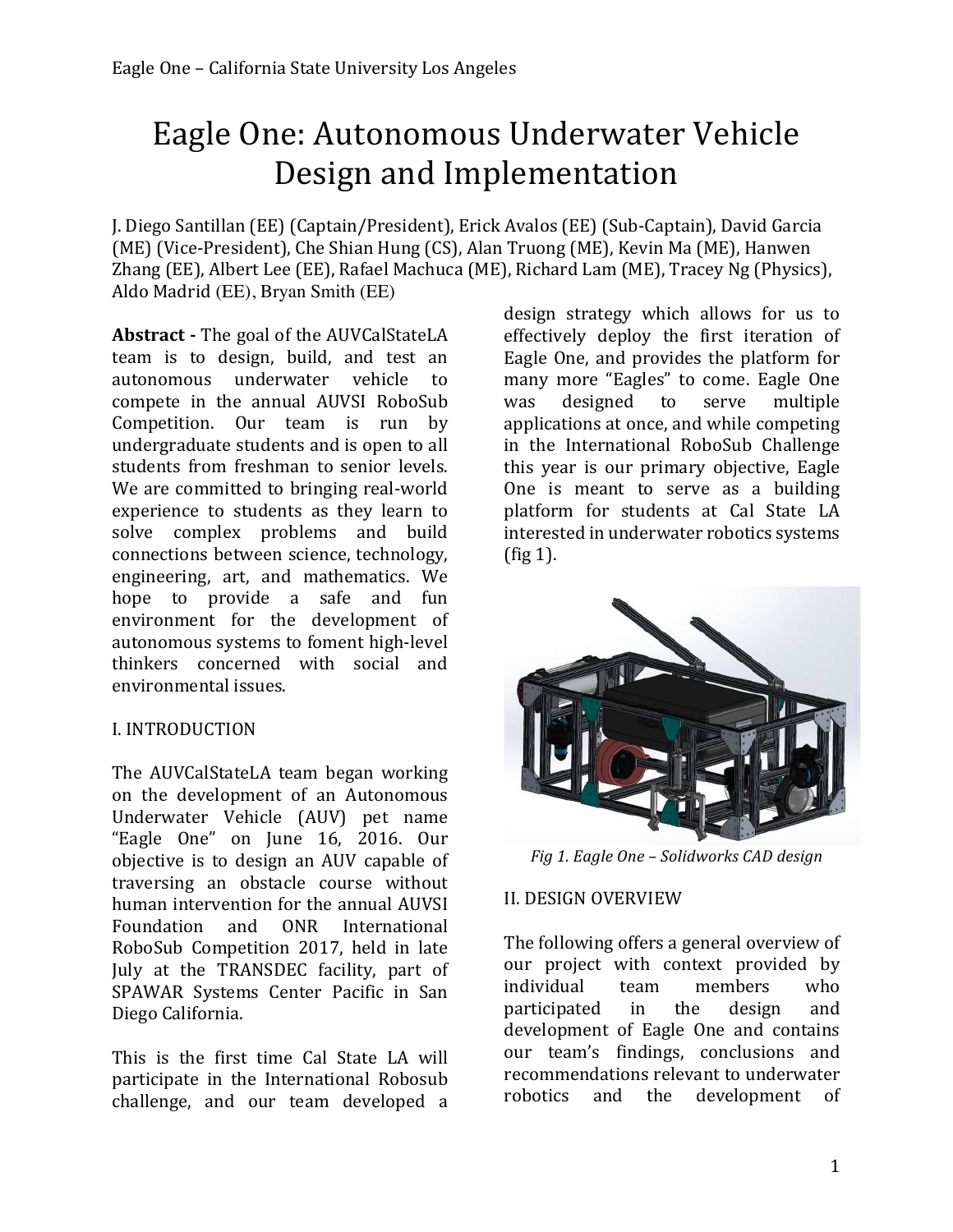autonomous robotic systems. During development our team experienced a number of challenges and exciting achievements that in one way or another shaped the outcome of our final product.

#### *A. Design Strategy*

Our team's general approach to design was mostly motivated by the desire to quickly and effectively introduce our team members to the world of AUVs, while maximizing learning opportunities and providing useful hands on experience. In order to optimize our time and effort our team built a quick PVC prototype aimed at helping us gather important empirical data and learn different fabrication techniques. This approach provided our team members with essential hands-on experience and we acquired knowledge which helped us understand important underwater robotics principles such as waterproofing, buoyancy, propulsion, and underwater maneuverability of a rigid body. 



*Fig 2. Eagle One quick prototype* 

#### *B. Mechanical Systems*

The Eagle One mechanical team designed and built a structurally solid frame, water proof hull, and mounting brackets to hold a total of eight (8) T200 Blue Robotics thrusters to provide the thrust required to control Eagle One's motion underwater. The main hull of our AUV is a waterproof Pelican iM23000 Medium Case.

1) *Frame:* Eagle One's frame is built out of clear Anodized T-Slotted Aluminum and various types of aluminum brackets. The total weight of the frame represents most of the sub's weight, which is approximately 40 lbs. Eagle One's frame is 100% modular due to the inherit modularity of the aluminum framing links making the installation of different subsystems easy since many brackets and accessories can be added without any modifications to the frame. Additionally, spare parts can be purchased on the market place making the process of attaching different accessories to the frame even easier.

The main aluminum frame for Eagle One allows for our team to place the thrusters in different locations and positions. These are important features that helped our team test different thruster configurations during underwater testing. The aluminum frame also features an adjustable thruster plane to help balance buoyancy forces along the motion axis. The design of the frame makes it possible for the main hull to be positioned at different levels relative to the frame and thruster plane giving the design complete flexibility when it comes to buoyancy adjustments.

2) Main Hull: The main hull for Eagle One is a Pelican iM2300 Case with interior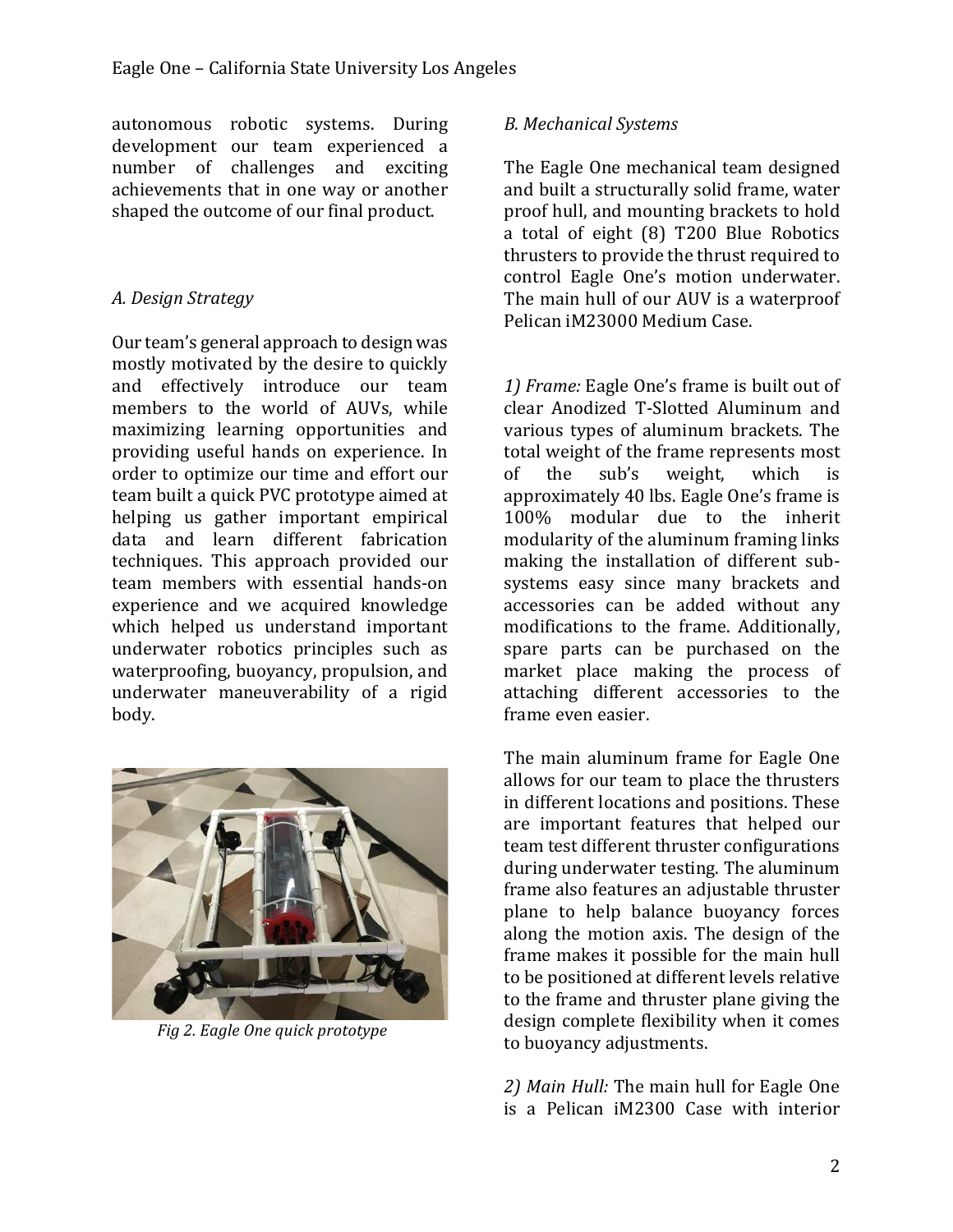dimensions of  $17''$  x  $11.7''$  x  $6.2''$ . This type of waterproof case is normally used for military applications since they are durable, waterproof, and submersible. In order to verify the manufacturer's claims of a fully submersible case our team conducted two (2) controlled tests. The first test consisted of submerging the Pelican case for 4.5 hours at an approximate depth of 5 ft. The second test was done overnight at the same approximate depth. Both tests concluded successfully. 

3) Waterproof connectors: After extensive research our team agreed on the installation of 13 SeaCon Bulkhead Penetrators rated at 10,000 PSI suitable for all kinds of applications including underwater robotics. In addition to the SeaCon waterproof connectors we also installed a total of four (4) 6mm and 8mm diameter cable-penetrators (fig 2.)



*Fig 2. SeaCon connectors*

4) *Electronics shelving unit:* All electronics inside the main hull are organized in three (3) different shelving layers. The first layer is designed to host a total of eight (8) Blue Robotics speed controllers (ESCs). The second layer holds our data gathering unit from National Instruments, power distribution unit, step down regulators, main power supply, and microcontrollers  $(fig 3.)$ 



 *Fig 3. Electronics internal shelving unit*

5) *Propulsion:* One of the most important and mind boggling tasks for our team was selecting the proper thrusters for our AUV. After extensive research and thruster comparisons our team settled on Blue Robotics thrusters. Some of the main deciding factors for our selections were: maximum thrust factor, dimensions, weight, power consumption, ease of maintenance, and affordability.

The Eagle One thruster scheme is as follows: Four (4) thrusters are used to control roll, pitch and depth. Two  $(2)$ thrusters allow for the AUV to turn left and right. The remaining two (2) thrusters on the configuration are used to move forward and reverse (fig 4.)



  *Fig 4. T200 Blue Robotics thruster*

Based on the data obtained from different sources and manufacturers, our team's approach was to favor affordability and rapid development. We concluded that even though the power requirements to power-up eight (8) Blue Robotics T200 thrusters is substantially greater than the power required by other brands such SeaBotix BD-150 and 400HFS-L (based on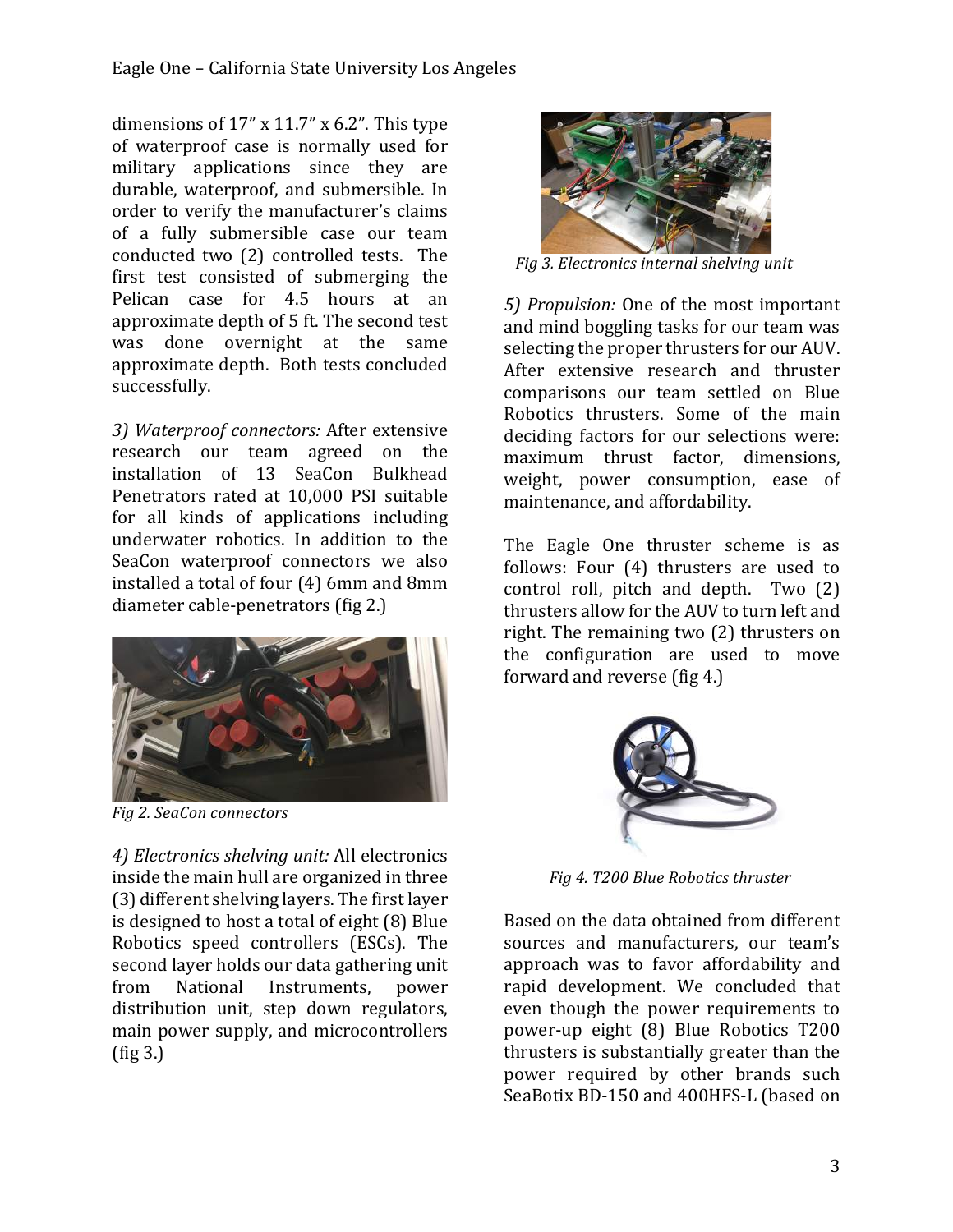manufacturer specifications), the thrust, price, and weight of the T200 thrusters justified the installation of additional batteries. In summary, the T200 thrusters from BlueRobotics are capable of delivering a combined total thrust output of approximately 40.8 kgf effectively offsetting the added weight due to additional batteries.

*6) Additional waterproof enclosures:* The batteries used to operate our AUV were placed inside our main hull during early development stages, however, this approach made it hard for us to replace the batteries without having to dismount a few different modules. Our team decided to build a different power enclosure in order to gain unrestricted access to the batteries. We were able to deliver a solution to this problem at a very fast pace since most of the materials we readily available online and local vendors. As illustrated below the battery enclosure is fabricated from a 4" acrylic tube with modular end-caps with holes for cable penetrators (fig 5.)



 *Fig 5. 4-inch power enclosure*

Eagle One's cameras used for computer vision were also placed in an optical clear 4-inch enclosure (fig 6.) The camera configuration and computer vision details are explained in the following section (Electrical Systems) under sub-section 5.



*Fig 6. Computer Vision enclosure* 

## *C. Electrical Systems*

1) Power supply & batteries: A total of two (2) Multistar High Capacity 4S 10000mAh Lithium-ion batteries operating at a nominal of 14.4 volts are the main power source for Eagle One's main systems. Since regulated voltage throughout the vehicle is essential Eagle One is equipped with a M4-ATX, 250W output, 6V to 30V wide input intelligent Automotive DC-DC PV Power Supply. Our AUV utilizes the M4-ATX intelligent power regulating board to provide steady regulated power to individual electronic elements such as the main Motherboard, microcontrollers, NI DAQ unit, sensors and pneumatic systems  $(fig 7.)$ 



 *Fig 7. Lithium-ion batteries*

The M4-ATX power supply is an efficient solution for our AUV due to its small size and its broad range of input voltage. The 5V output rail in the 24 pin ATX connection is used to supply power to the onboard Arduino boards. This output rail can supply up to 20A of current  $fig 8$ .)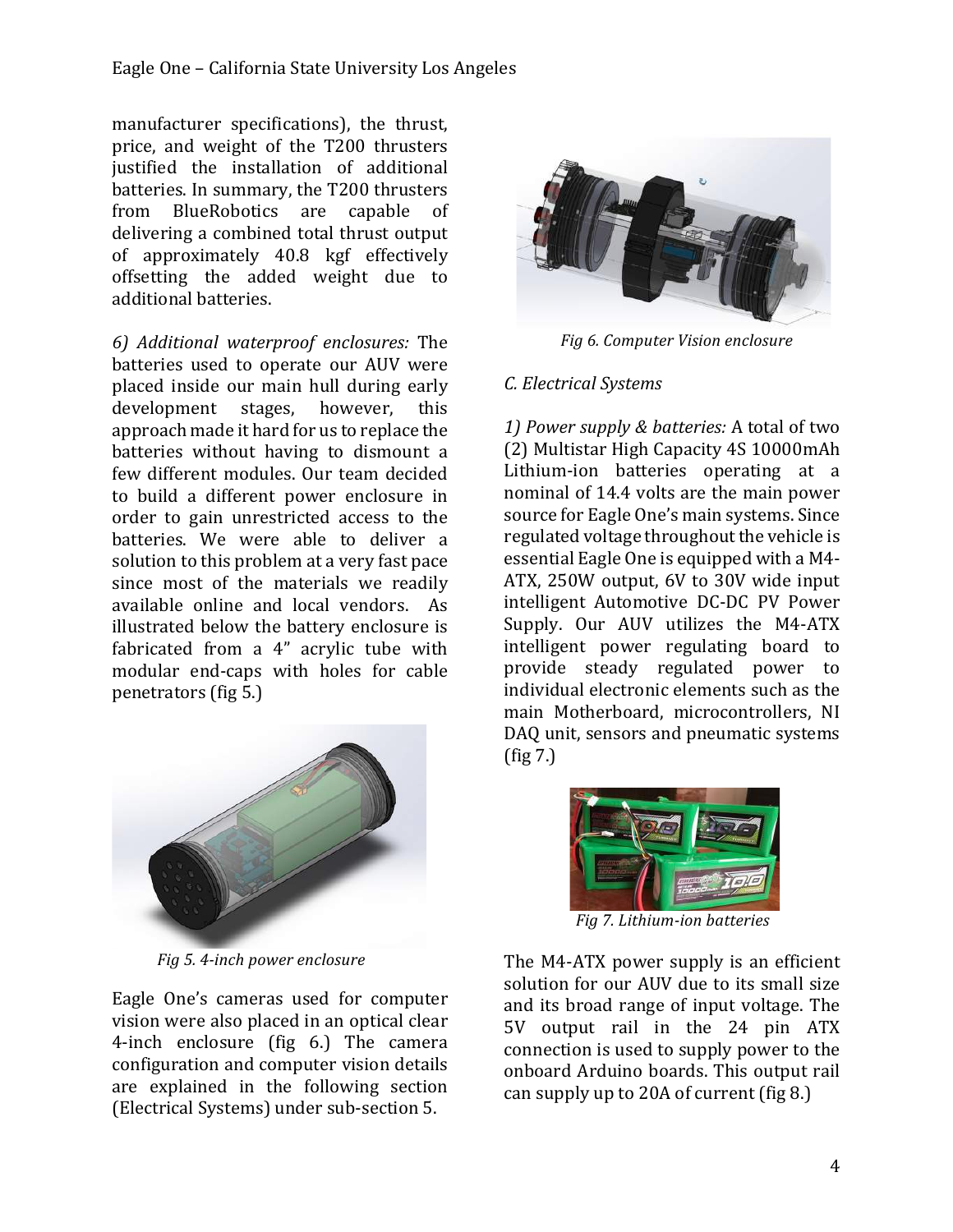

*Fig 8. M4-ATX DC to DC power supply* 

2) Power Distribution board: The purpose of the Power Distribution Board is to provide a wire management solution by minimizing wire usage within the autonomous submarine thus helping us to gain precious space inside the main hull. EagleCAD software was used to design the power distribution PCB (Printed Circuit Board) layout. We created a circuit with the appropriate trace width to accommodate the amount of current going to each of the thrusters. By using a trace calculator, we estimated that each trace coming out of the batteries is  $\sim$ 6mm in width capable of handling  $\sim$ 40 amps. The power distribution board has eight  $(8)$ fuses to protect all electronics connected to the board. These fuses act as a switch that automatically opens to interrupt the circuit's current in the event of an overcurrent condition (fig 9.)



 *Fig 9. Power distribution board*

3) *Voltage Alarm System:* The purpose of the Voltage alarm system is to monitor the

general health and discharge levels of the Lithium-ion batteries installed in the AUV. When in operation the voltage alarm system will send a signal to turn on a set of RGB lights located outside the main hull. This visual cue can be seen from the surface indicating that the batteries are low and must be recharged. Using an Arduino Uno our power team developed the necessary Arduino code to quantized the analog signal obtained from a Lipo monitoring unit to enable and disable the relays that provide the necessary power for the RGB lights set. Using EagleCAD software our team designed a circuit that incorporates LED lights, Arduino microcontroller, and relays. The circuit includes a set of reset buttons used to reinitiate the circuit when needed (fig 10.)



*Fig 10. Lipo Battery monitor* 

4) *Kill Switch:* The kill switch was designed using Solidworks and 3D printed in-house. The sub has two  $(2)$  main power switches capable of shutting down two (2) different sections of the AUV independently. One is located inside the hull and it is meant to disable the speed controllers/thrusters of the sub without disturbing the main CPU. This approach allows for our CS team to work on the internal motherboard for extended periods of time. The main kill switch is located outside the hull and attached to the actual AUV aluminum frame. This switch is capable of shutting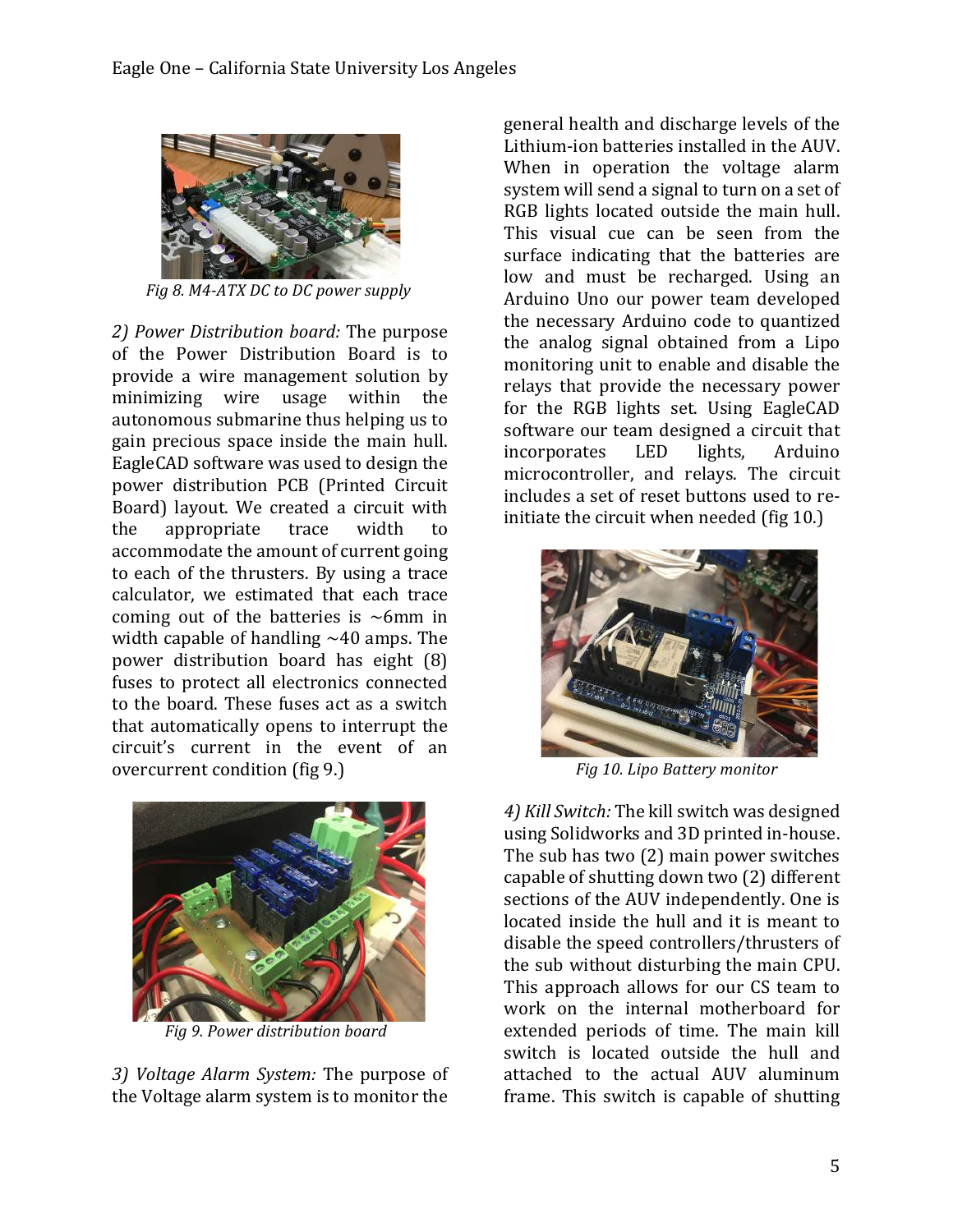down the AUV completely once activated  $(fig 11.)$ 



 *Fig 11. Main kill switch*

### *D. Control Systems Sensors*

The control systems team has taken a reliable vet simple approach to design. Eagle One's current systems controls include: An Arduino Mega 2560, three (3) Arduino Uno (custom PCB boards), and a central processing unit (CPU). The Arduino Mega is in charge of all the heavy lifting required to facilitate  $I/O$ communication between Eagle One's thrusters and the main central processing unit. It is also the host to an IMU unit used to stabilize the sub. Eagle One can also be controlled from the surface using a CAT 6 Ethernet tether via a remote desktop application installed on Ubuntu 14.04 operating system. The team also developed a Graphical User Interface (GUI) which runs a Python program to control the speed of the thrusters installed on Eagle One.

*1) Internal Measurement Unit (IMU):* An MPU-6050 unit was chosen due to its extensive documentation, reliability, and price. The IMU unit is used to calculate the sub's angular position relative to its initial position within the x, y and z-axis. The IMU unit communicates over an I2C protocol to transfer data from the sensor connected to an Arduino Mega. The MPU-6050 has an integrated 3- axis Gyroscope along with a 3-axis Accelerometer (fig 12.)



 *Fig 12. MPU-6050 IMU Unit*

*2) Temperature and pressure unit*: The temperature and pressure unit is used to monitor the ambient temperature inside the main hull. Our controls team developed a streamlined solution to monitor the internal temperature in the main hull using a TMP102 sensor that communicates with its host Arduino Uno via I2C bus. The TMP102 was designed to work as a stand-alone solution and includes a relay and a mini-SD card allowing the unit to double as a data logger unit (fig  $13.$ )



 *Fig 13. Temperature Alarm system*

3) Main Processing Unit (CPU): The computer system consists of a Mini-ITX SBC MANO882 mini motherboard equipped with an Intel i5 Processor, eight (8) Gigabytes of RAM memory, 256 Solid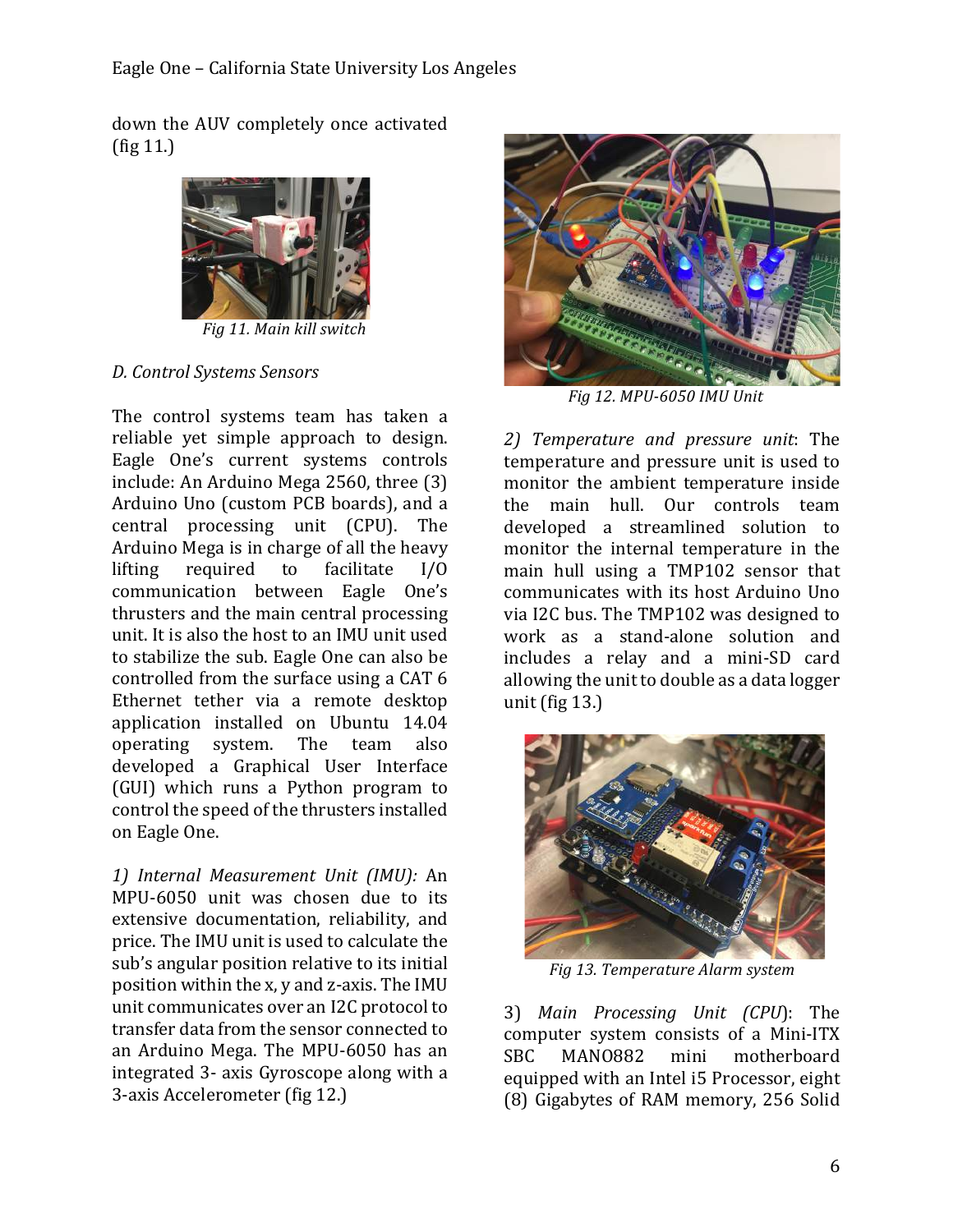State Drive, 4–IN & 4-OUT Digital I/Os plus a variety of connectivity COM ports (fig 14.)



 *Fig 14. Main Processing Unit*

*4) Software:* Eagle One's main signal processing and logic operations at the software level are resolved using the Robotics Operating System (ROS) under Ubuntu 14.4 OS. In order to fully understand the relationship of ROS, Ubuntu, and Eagle One's controls systems, it is important to provide a short definition of ROS. "The Robotics Operating System (ROS) is a set of software libraries and tools to help students build robot applications. From drivers to state-of theart algorithms and with powerful developer tools" (ros.org).

The main idea behind the use of ROS as the backbone for control systems begins with the integration of the MPU-6050 unit, independent magnetometer, and barometer units. The combination of these three  $(3)$  sensors is responsible for most of Eagle One's guidance systems.

Our controls team's solution to the integration of the ROS environment with Ubuntu was to create a suitable platform that allows communications and data exchange among microcontrollers and the required sensors. In order to make this communication possible our team 

developed a classical ROS environment that contains several nodes, and a ROS Master that communicates via publishers and subscribers (fig 15.)



 *Fig 15. ROS-Arduino Node*

*5) Computer Vision:* Eagle One's computer vision design is meant to help the sub navigate the competition course during competition. The goal for these systems is to identify possible obstacles and/or competition tasks by analyzing images in real-time. The video feed for the vehicle is provided by two (2) Imaging Source DFK 22AUC03 color cameras. These industrial cameras have a high color sensitivity and wide FoV. These features help the image processing software identify and analyze the objects the sub encounters while submerged. One of the cameras is facing directly forward while the second camera is faced down. This allows for a clear view of the tasks that are directly ahead of the sub and for a clear view of the path markers.

All video processing is done using a popular imaging processing software called OpenCV. The video feed obtained from the cameras is sent to the onboard CPU for image processing, then different algorithms are used in conjunction with OpenCV libraries to identify unique features found along the way. Using OpenCV and customized algorithms Eagle One's computer vision system can smooth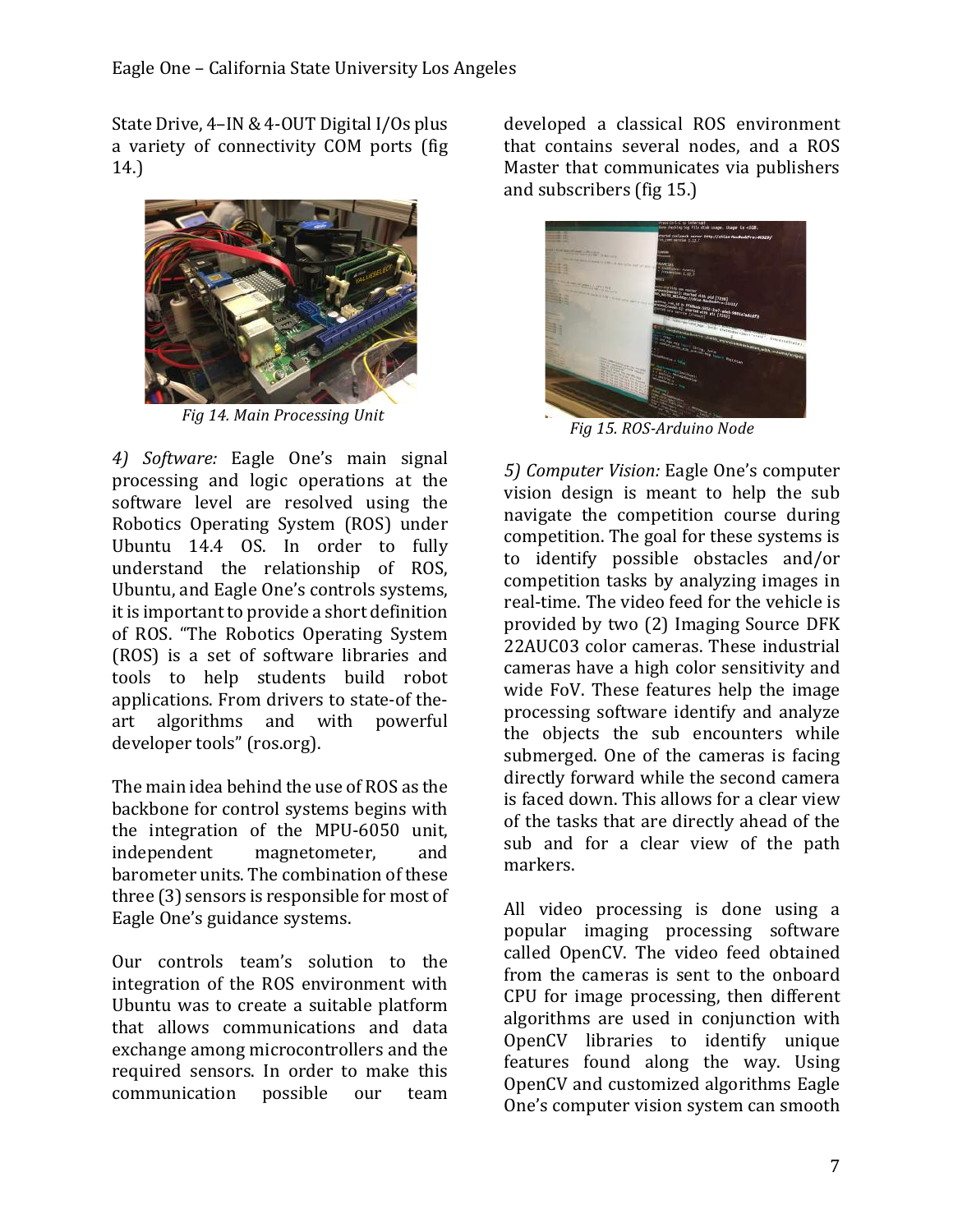out the images it gathers and remove some noise from the live feed. After analyzing the system, it is able to detect essential geometrical cues to assist Eagle One understand the surrounding environment and make decisions based on the camera inputs (fig  $16$ .)



 *Fig 16. DFK-22AUC03 USB 2.0 Cam*

*6) Hydrophone systems:* Three (3) Aquarian Scientific AS-1 Hydrophones are mounted on the front of Eagle One and configured in a predefined pattern. The hydrophone array is set in such a way as to allow for our team to calculate the time of arrival of the sound wave to each hydrophone.

Each hydrophone is connected to an Aquarian Scientific PA-4 Hydrophone Preamplifier with a Balance Line Driver in order to amplified the signal obtained from an underwater pinger. The amplifier is then connected to our NI 9222 with BNC 4Ch=/-10V 16 Bit Simultaneous Analog Input. In order to conduct proper testing at our school's pool we acquired a JW Fishers 20-50 kHz MFP-1 Multi-Frequency pinger. Signal processing is partially explained in the following block diagram (figs  $17 \& 18$ .)

| mVolts         |           | Volts                          | Data                                                                                | X.Y.Z<br>Coord. |
|----------------|-----------|--------------------------------|-------------------------------------------------------------------------------------|-----------------|
| $H_1$          | Amplifier | LabVIEW<br>1. Data Acquisition |                                                                                     |                 |
| H <sub>2</sub> | Amplifier |                                | <b>MATLAB</b><br>Phased Array Toolbox<br>1. Time of Arrival<br>2. Cross-Correlation |                 |
| H3             | Amplifier | 2. A/D Converter               |                                                                                     | ROS             |
| H4             | Amplifier | 3. Filter Signal               | 3. Direction of Arrival                                                             |                 |

 *Fig 17. Sonar signal processing diagram*



*Fig 18. Hydrophone array*

## *e) Pneumatic systems*

The pneumatic system consists of two  $(2)$ mediums: compressed air and electrical current. Both the torpedo launcher and mechanical claw are powered by compressed air, which is held in a Ninja HPA paintball air tank, and the air pressure is lowered by the Ninja Pro V2 regulator attached to the air tank. The pressure is further stepped down with a three-way regulating manifold, capable of isolating and supplying minimum pressure for the torpedo launcher and mechanical claw. Both mediums are controlled by an Arduino Uno. As an alternative objective, the approach to this concept is also to provide more than one method of achieving the same task. However, the system can be fully integrated using a single medium.

1) The Mechanical Claw: is powered by a double actuating air cylinder controlled by an Air Directional Control valve. Powered by 12DCV, it is a solenoid that provides air pressure between 29-145 PSI to the air cylinder. When activated, the pressure extrudes the air cylinder arm that closes the claw, and with another built-in solenoid the control valve allows the air cylinder to retract. To waterproof the